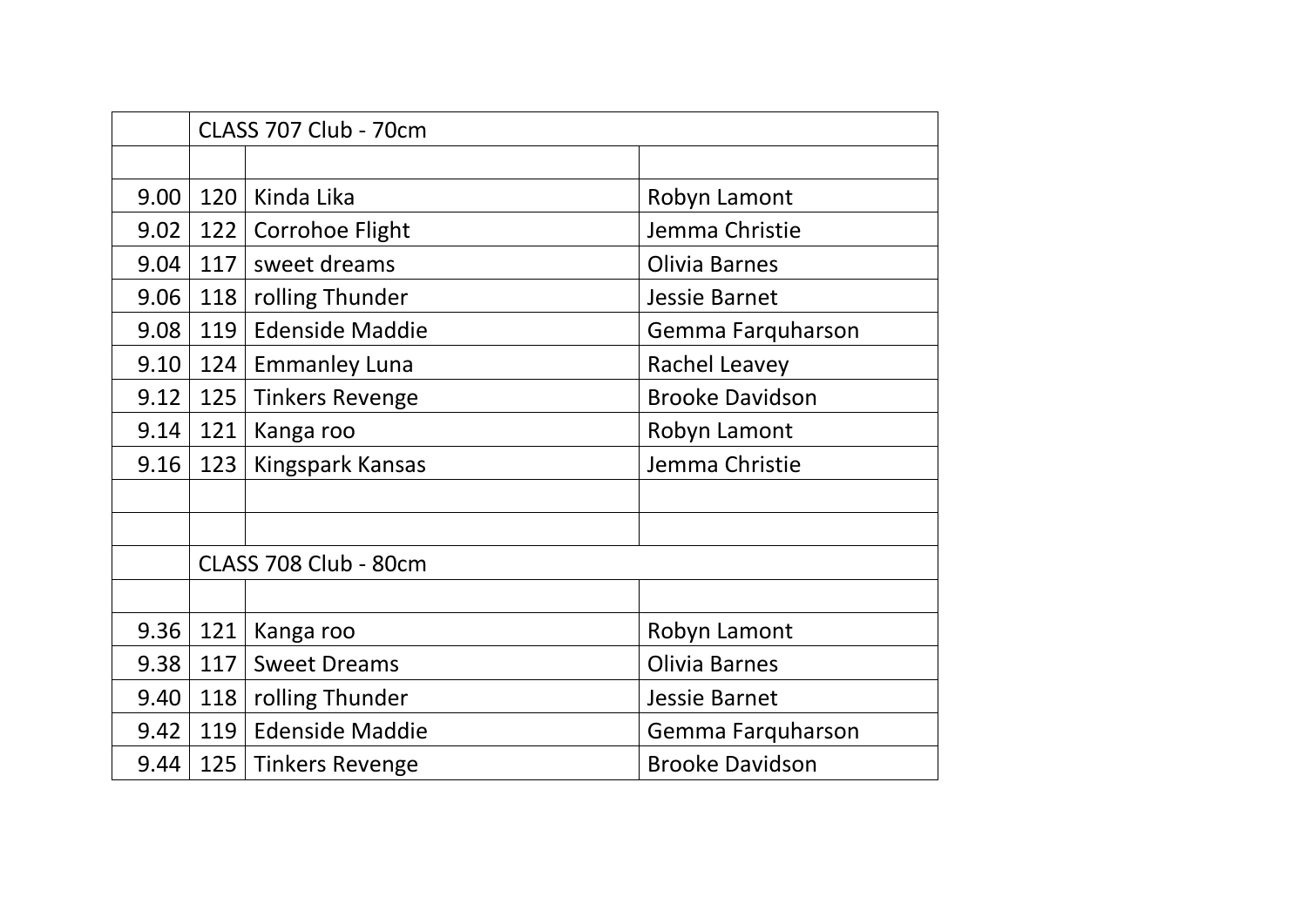| 9.46  | 127 | Heaven Help Me                                              | Samantha Dupen        |
|-------|-----|-------------------------------------------------------------|-----------------------|
| 9.48  | 130 | <b>Bugs Life</b>                                            | <b>Regan McHardy</b>  |
| 9.50  | 133 | Southills Will O the Wisp                                   | <b>Cally Munro</b>    |
| 9.52  | 120 | Kinda Lika                                                  | Robyn Lamont          |
|       |     |                                                             |                       |
|       |     |                                                             |                       |
|       |     | <b>CLASS 709 Dodson &amp; Horrell 85cm National Amateur</b> |                       |
|       |     | Championship Qualifier - First Round                        |                       |
|       |     |                                                             |                       |
| 10.14 | 139 | <b>Molly Xiii</b>                                           | Persia Bhatia         |
| 10.17 | 75  | <b>Edenside Bedazzled</b>                                   | Ryan Leavey           |
| 10.20 | 127 | Heaven Help Me                                              | Samantha Dupen        |
| 10.23 | 135 | <b>Cruising Big Ben</b>                                     | <b>Morven Peebles</b> |
| 10.26 | 137 | Raimy Van De Noordheuvel                                    | Rebecca Lithgow       |
| 10.29 | 138 | Porto                                                       | Emma Hunter           |
| 10.32 | 141 | Diamo Speciale                                              | Fiona Maclellan       |
| 10.35 | 143 | Indie Iv                                                    | Fenella Mason         |
| 10.38 | 140 | <b>Dirty Deeds</b>                                          | Persia Bhatia         |
|       |     |                                                             |                       |
|       |     |                                                             |                       |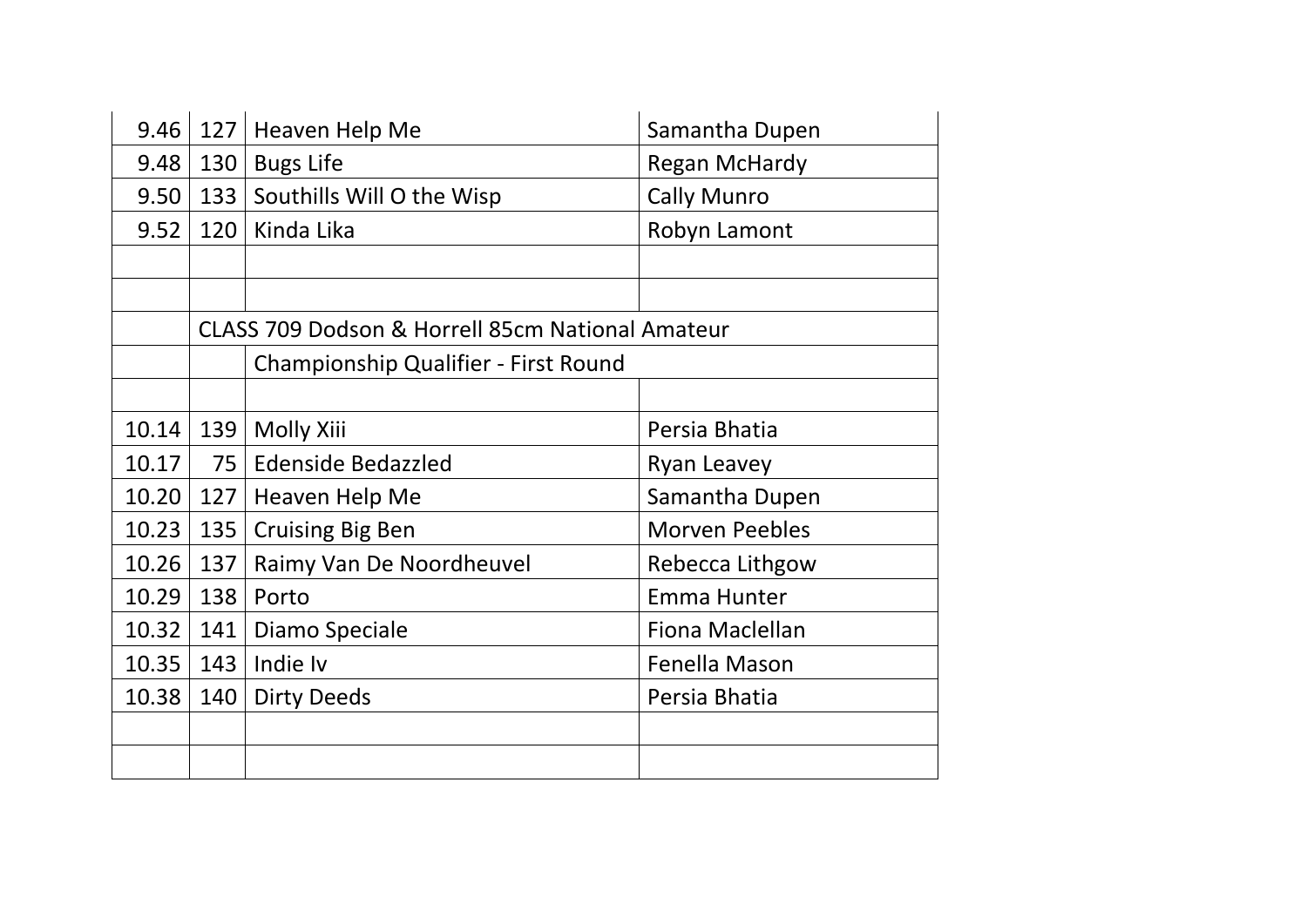|       | CLASS 710 Equissage Pulse Senior British Novice First Round/ |                                              |                           |  |
|-------|--------------------------------------------------------------|----------------------------------------------|---------------------------|--|
|       | Senior 90cm Open                                             |                                              |                           |  |
|       |                                                              |                                              |                           |  |
| 11.10 | 147                                                          | Minuette Lm                                  | <b>Amy Stewart</b>        |  |
| 11.13 | 135                                                          | <b>Cruising Big Ben</b>                      | <b>Morven Peebles</b>     |  |
| 11.16 | 137                                                          | Raimy Van De Noordheuvel                     | Rebecca Lithgow           |  |
| 11.19 | 141                                                          | Diamo Speciale                               | Fiona Maclellan           |  |
| 11.22 | 148                                                          | Mytee Easy Lm                                | Lorna Mackenzie           |  |
| 11.25 | 143                                                          | Indie Iv                                     | Fenella Mason             |  |
| 11.28 | 146                                                          | La Di Dah                                    | Sandra Low- Mitchell      |  |
| 11.31 | 151                                                          | <b>Mystic Kaycee</b>                         | <b>Francesca Koseling</b> |  |
| 11.34 | 152                                                          | <b>Erne Lux Diamond</b>                      | <b>Elle Callaghan</b>     |  |
| 11.37 | 149                                                          | Kaoss Lm                                     | <b>Amy Stewart</b>        |  |
|       |                                                              |                                              |                           |  |
|       |                                                              |                                              |                           |  |
|       |                                                              | CLASS 711 Senior Discovery/Senior 1.00m Open |                           |  |
|       |                                                              |                                              |                           |  |
| 12.10 | 166                                                          | <b>Ashton Luka</b>                           | <b>Mark Turnbull</b>      |  |
| 12.13 | 149                                                          | Kaoss Lm                                     | <b>Amy Stewart</b>        |  |
| 12.16 | 151                                                          | <b>Mystic Kaycee</b>                         | <b>Francesca Koseling</b> |  |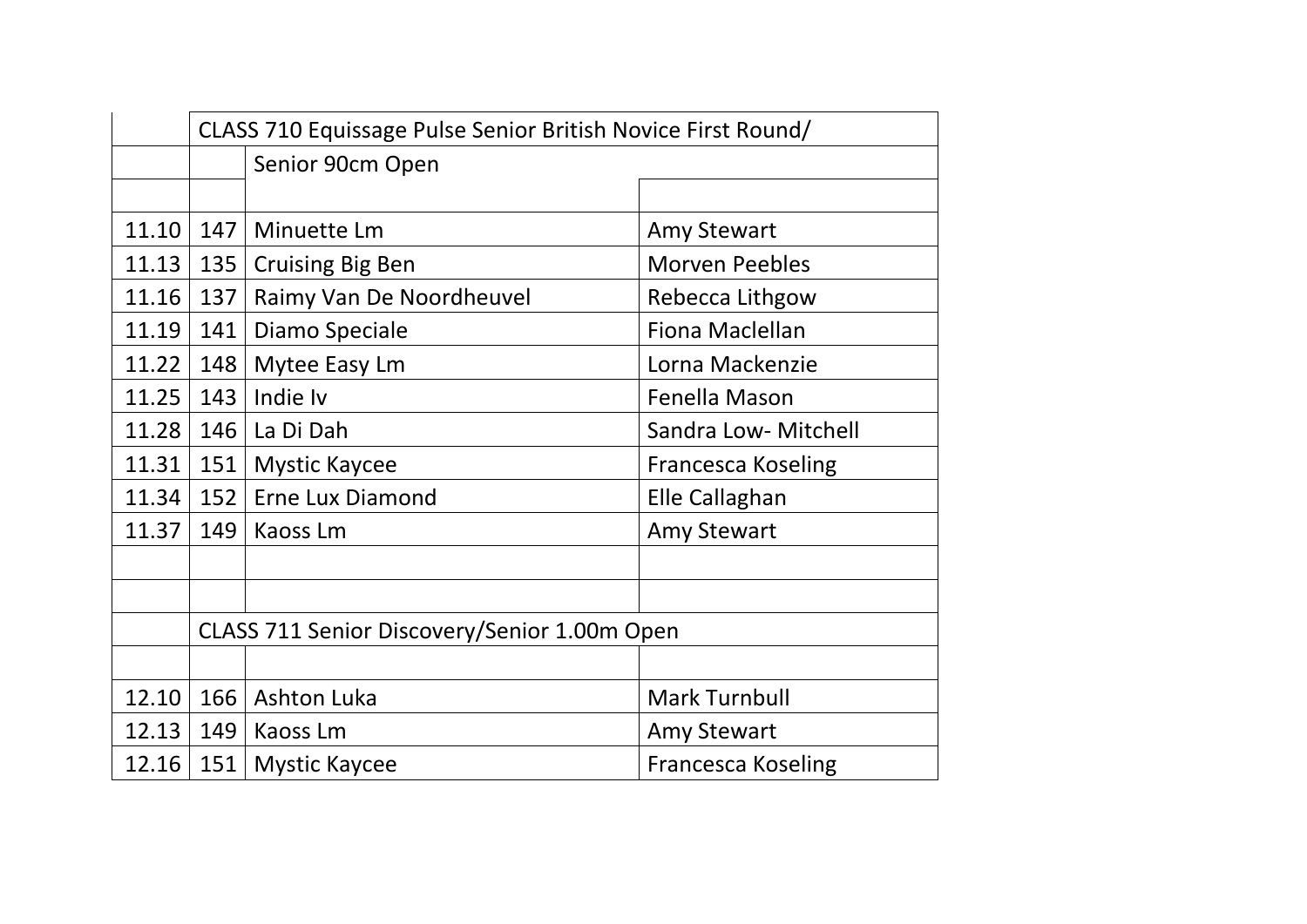| 12.19 | 152                                               | Erne Lux Diamond                     | <b>Elle Callaghan</b> |
|-------|---------------------------------------------------|--------------------------------------|-----------------------|
| 12.22 | 146                                               | La Di Dah                            | Sandra Low- Mitchell  |
| 12.25 | 154                                               | <b>Carnally Stephanie</b>            | Jane Ault             |
| 12.28 | 157                                               | Whixley Ramiro'S Belle Jour          | <b>Emma Steel</b>     |
| 12.31 | 168                                               | Evergreen lii                        | <b>Mark Turnbull</b>  |
| 12.34 | 159                                               | Royal Brook Ben                      | Sarah Dawson          |
| 12.37 | 160                                               | Honolulu 6                           | Cara Drysdale         |
| 12.40 | 161                                               | Mefisto De Litrange                  | <b>Nicole Stewart</b> |
| 12.43 | 163                                               | Good Life                            | Kyle Forgan           |
| 12.46 | 164                                               | <b>Harleys Revenge</b>               | Rachael Aitken        |
| 12.49 | 169                                               | <b>H Braidlaw Silverstone</b>        | Aimee Gardiner        |
| 12.52 | 170                                               | Rb Just Anna                         | Laura Hutt            |
| 12.55 | 156                                               | Karaoke li                           | Lorna Mackenzie       |
| 12.58 | 167                                               | <b>Ashton Mally Blue</b>             | <b>Mark Turnbull</b>  |
|       |                                                   |                                      |                       |
|       |                                                   |                                      |                       |
|       | CLASS 712 Dodson & Horrell 1.05m National Amateur |                                      |                       |
|       |                                                   | Championship Qualifier - First Round |                       |
|       |                                                   |                                      |                       |
| 1.30  | 139                                               | <b>Molly Xiii</b>                    | Persia Bhatia         |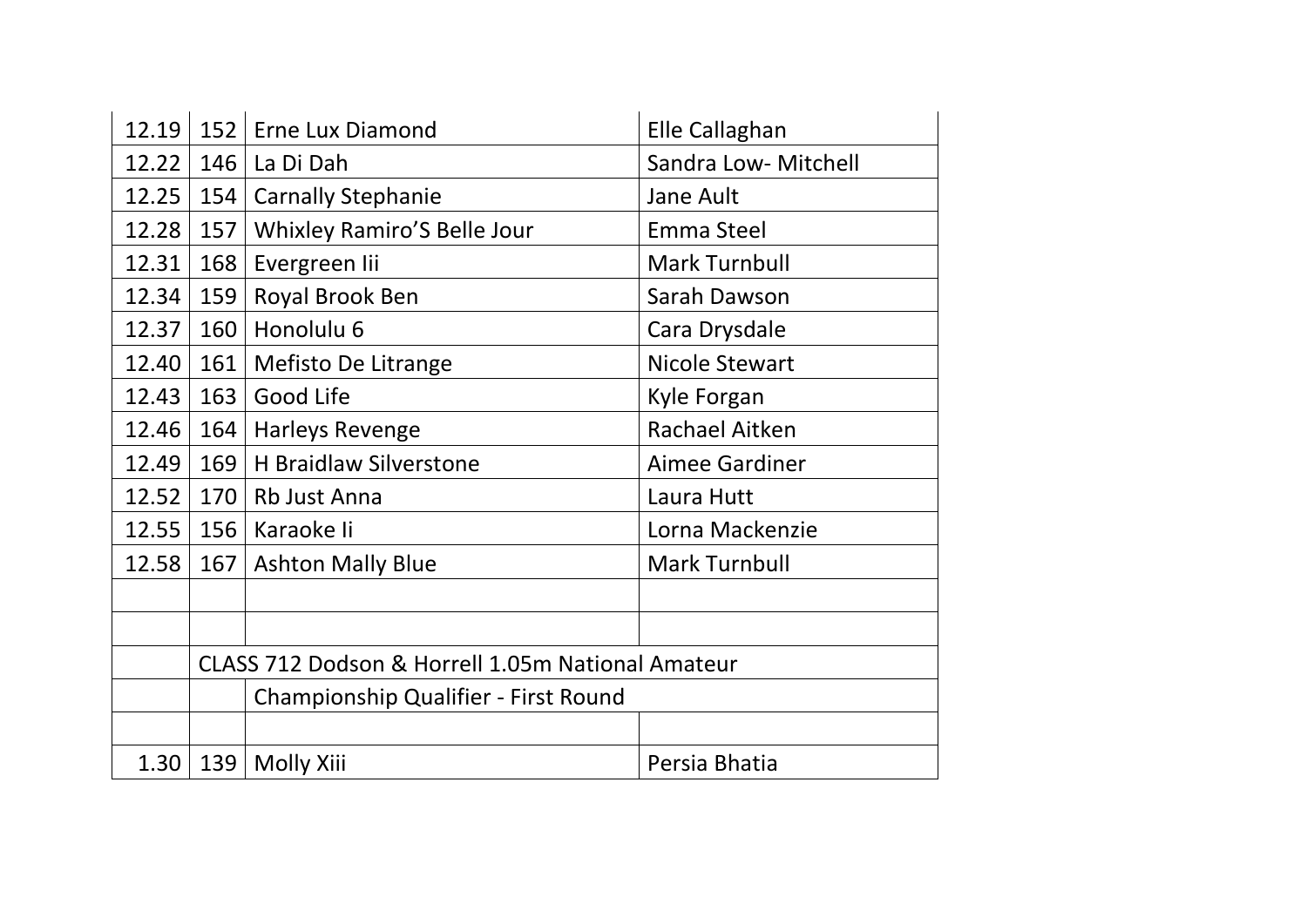| 1.33 | 154 | <b>Carnally Stephanie</b>                         | Jane Ault             |
|------|-----|---------------------------------------------------|-----------------------|
| 1.36 | 156 | Karaoke li                                        | Lorna Mackenzie       |
| 1.39 | 157 | Whixley Ramiro'S Belle Jour                       | Emma Steel            |
| 1.42 | 159 | Royal Brook Ben                                   | Sarah Dawson          |
| 1.45 | 160 | Honolulu 6                                        | Cara Drysdale         |
| 1.48 | 161 | Mefisto De Litrange                               | <b>Nicole Stewart</b> |
| 1.51 | 164 | <b>Harleys Revenge</b>                            | Rachael Aitken        |
| 1.54 | 169 | <b>H Braidlaw Silverstone</b>                     | Aimee Gardiner        |
| 1.57 | 170 | Rb Just Anna                                      | Laura Hutt            |
| 2.00 | 172 | Lovett                                            | <b>Ruth Elliott</b>   |
| 2.03 | 180 | Warrenstown R 2                                   | Sophie Maxwell        |
| 2.06 | 181 | Midora Cm                                         | Olivia Coia           |
| 2.09 | 140 | <b>Dirty Deeds</b>                                | Persia Bhatia         |
|      |     |                                                   |                       |
|      |     |                                                   |                       |
|      |     | CLASS 713 Lord & Lady Equestrian Senior Newcomers |                       |
|      |     | First Round/Senior 1.10m Open                     |                       |
|      |     |                                                   |                       |
| 2.40 | 172 | Lovett                                            | <b>Ruth Elliott</b>   |
| 2.43 |     | 180   Warrenstown R 2                             | Sophie Maxwell        |
|      |     |                                                   |                       |